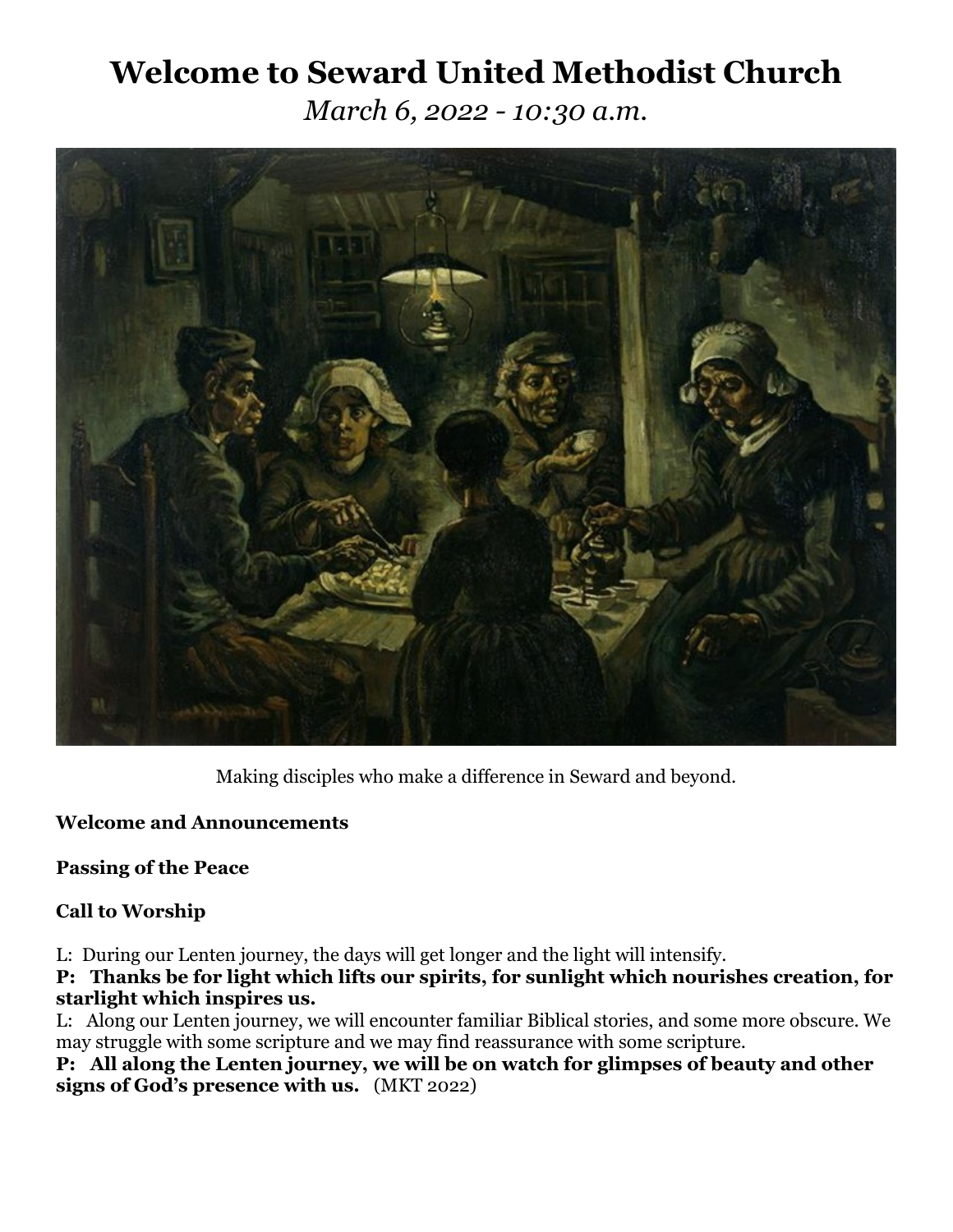## **Hymn Shine Jesus Shine**

Chorus Shine Jesus shine Fill this land With the Father's glory Blaze Spirit blaze Set our hearts on fire Flow river flow Flood the nations With grace and mercy Send forth Your word Lord And let there be light

Lord the light of Your love is shining Lord I come to Your awesome presence In the midst of the darkness shining From the shadows into Your radiance Shine on me shine on me Shine on me shine on me

Verse 3 As we gaze on Your kingly brightness So our faces display Your likeness Ever changing from glory to glory Mirrored here may our lives tell Your story Shine on me shine on me

CCLI Song # 30426 Graham Kendrick<br>© 1987 Make Way Music (Admin. by Music Services, Inc.)<br>For use solely with the SongSelect® Terms of Use. All rights reserved. <u>[www.ccli.com](http://www.ccli.com/)</u><br>CCLI License # 944110

## **Common Prayer (in unison)**

Holy One, you surround us with your love and grace, even as you surrounded Jesus with your love and grace during his ministry and as he turned toward Jerusalem. Keep us open to your Word revealed in familiar and also unexpected ways. During this Lenten season, may the gospel stories and the art of Van Gogh help to deepen our faith and our commitment to follow Jesus. Amen. (MKT 2022)

### **Children's Time Pastor JoEllen Axthelm**

## **Scripture Lesson: Luke 4:1-13**

"Jesus, full of the Holy Spirit, returned from the Jordan and was led by the Spirit in the wilderness, <sup>2</sup> where for forty days he was tempted by the devil. He ate nothing at all during those days, and when they were over, he was famished. 3 The devil said to him, "If you are the Son of God, command this stone to become a loaf of bread." 4 Jesus answered him, "It is written, 'One does not live by bread alone.'"

<sup>5</sup> Then the devil led him up and showed him in an instant all the kingdoms of the world. 6And the devil said to him, "To you I will give their glory and all this authority; for it has been given over to me,

### Verse 1 Verse 2

Jesus Light of the world shine upon us By the blood I may enter Your brightness Set us free by the truth You now bring us Search me try me consume all my darkness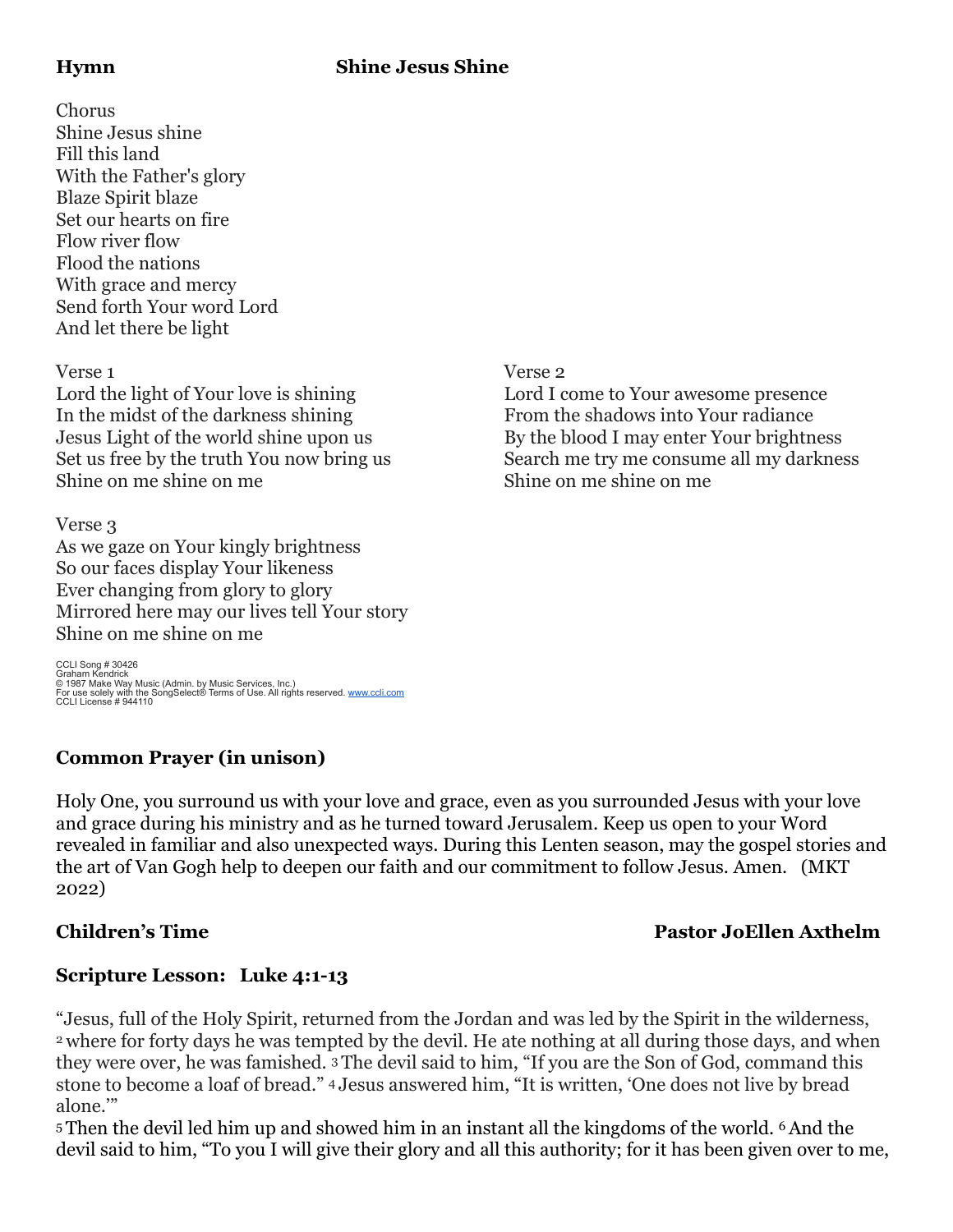and I give it to anyone I please. 7 If you, then, will worship me, it will all be yours." 8 Jesus answered him, "It is written,

'Worship the Lord your God,

and serve only God.'"

<sup>9</sup> Then the devil took him to Jerusalem, and placed him on the pinnacle of the temple, saying to him, "If you are the Son of God, throw yourself down from here, 10 for it is written,

'God will command the angels concerning you,

to protect you,'

 $11$  and

'On their hands they will bear you up,

so that you will not dash your foot against a stone.'"

<sup>12</sup> Jesus answered him, "It is said, 'Do not put the Lord your God to the test.'" 13When the devil had finished every test, he departed from him until an opportune time.

### **Hymn Jesus, Tempted In The Desert TFWS 2105**

1. Jesus, tempted in the desert, 2. Jesus, tempted at the temple, lonely, hungry, filled with dread: high above its ancient wall: "Use your power," the tempter tells him; "Throw yourself from lofty turret; "Turn these barren rocks to bread!" "Not alone by bread," he answers, Jesus shuns such empty marvels, "Can the human heart be filled. The seats that fickle crowds request: is our deepest hunger stilled!" we must never vainly test."

Glory, fame, you're sure to gain! come and be our living bread. Jesus sees the dazzling vision, By your grace, protect, preserve us turns his eyes another way: lest we fall your trust betray. "God, alone deserves our homage! Yours, above all other voices, God alone will I obey!" be the Word we hear, obey.

Only by the Word that calls us "God, whose grace protects, preserves us,

3. Jesus, tempted on the mountain 4. When we face temptation's power, by the lure of vast domain: lonely, struggling, filled with dread, "Fall before me! Be my servant! Christ, who knew the tempter's hour,

## **Sermon When Temptation Seems Reasonable Rev. Dr. Mary Kay Totty**

### **The Prayers of the People**

*Please share your joys or concerns at the microphone or in the comments on Facebook or by texting us at 402-810-8900.*

### **Prayer Hymn Into Your Heart TFWS 2160**

Into my heart, into my heart,  $\frac{1}{2}$  Out of my heart, out of my heart,

Sharing of Joys & Concerns Pastoral Prayer The Lord's Prayer

Come into my heart, Lord Jesus; shine out of my heart, Lord Jesus Come in today, come in to stay; shine out today, shine out always; Come into my heart, Lord Jesus. shine out of my heart, Lord Jesus.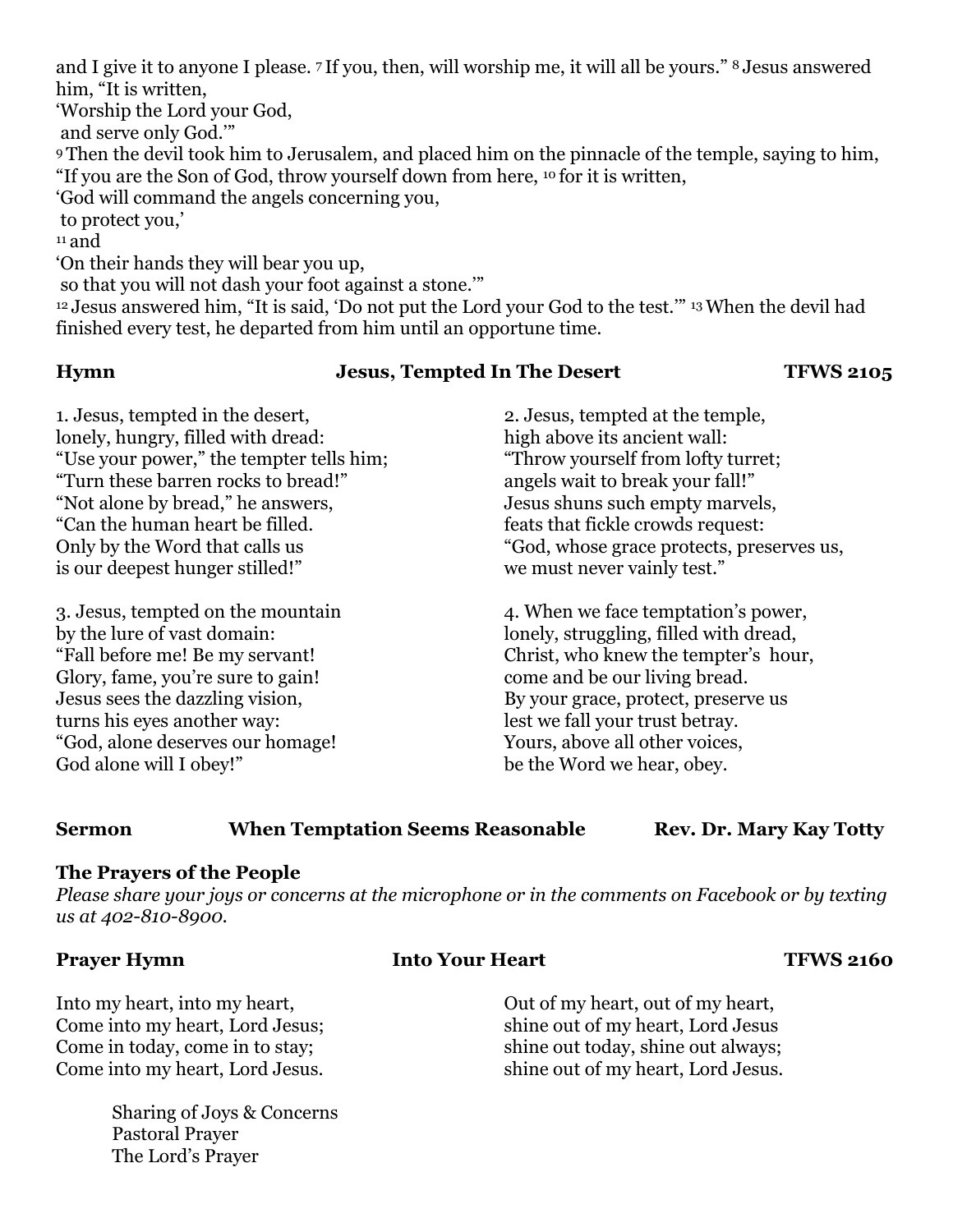### **Doxology Praise God, from Whom All Blessings Flow UMH 95**

Praise God, from whom all blessings flow; praise God, all creatures here below; praise God above, ye heavenly host; praise Father, Son, and Holy Ghost. Amen.

### **Prayer of Dedication (in unison)**

God of Grace, enable us to use our talents, treasure, and time in service to you and the world. While we may not paint like Van Gogh, we can give and we can serve with glad and generous hearts. Put our talents, treasure, and time to work for the building up of your kingdom and the ministries of this congregation. Amen. (MKT 2022)

### **CELEBRATION OF HOLY COMMUNION**

Celebrant Pastors: Mary Kay Totty and JoEllen Axthelm

For Holy Communion, if at home, you may use whatever simple elements you have at hand — bread, crackers, pita, juice, water, wine. If you are at in person worship please follow the instructions given by the Pastor.

Prayers of the Great Thanksgiving (spoken responsively)

Our God is with you, **And also with you.** Lift up your hearts, **We lift them up to our God.** Let us give our thanks to God. **It is right, and a good and joyful thing, always and everywhere to give our thanks to God.** Heaven and earth sprang from your wisdom, O God, and you made us for your company. **We turned away, and our love failed, but you remained steadfast. You gave us room when we were in distress.**  And so with all your people here, and all the company of heaven, we join in an unending hymn of praise: **Holy, holy, holy, God of power and might, Hosanna in the highest! Everything that springs from your wisdom is blessed! Hosanna in the Highest!** You lived among us as our teacher, held us, called us friends. **You died and live again to show us death is not the end.** 

You took bread.

**We remember.**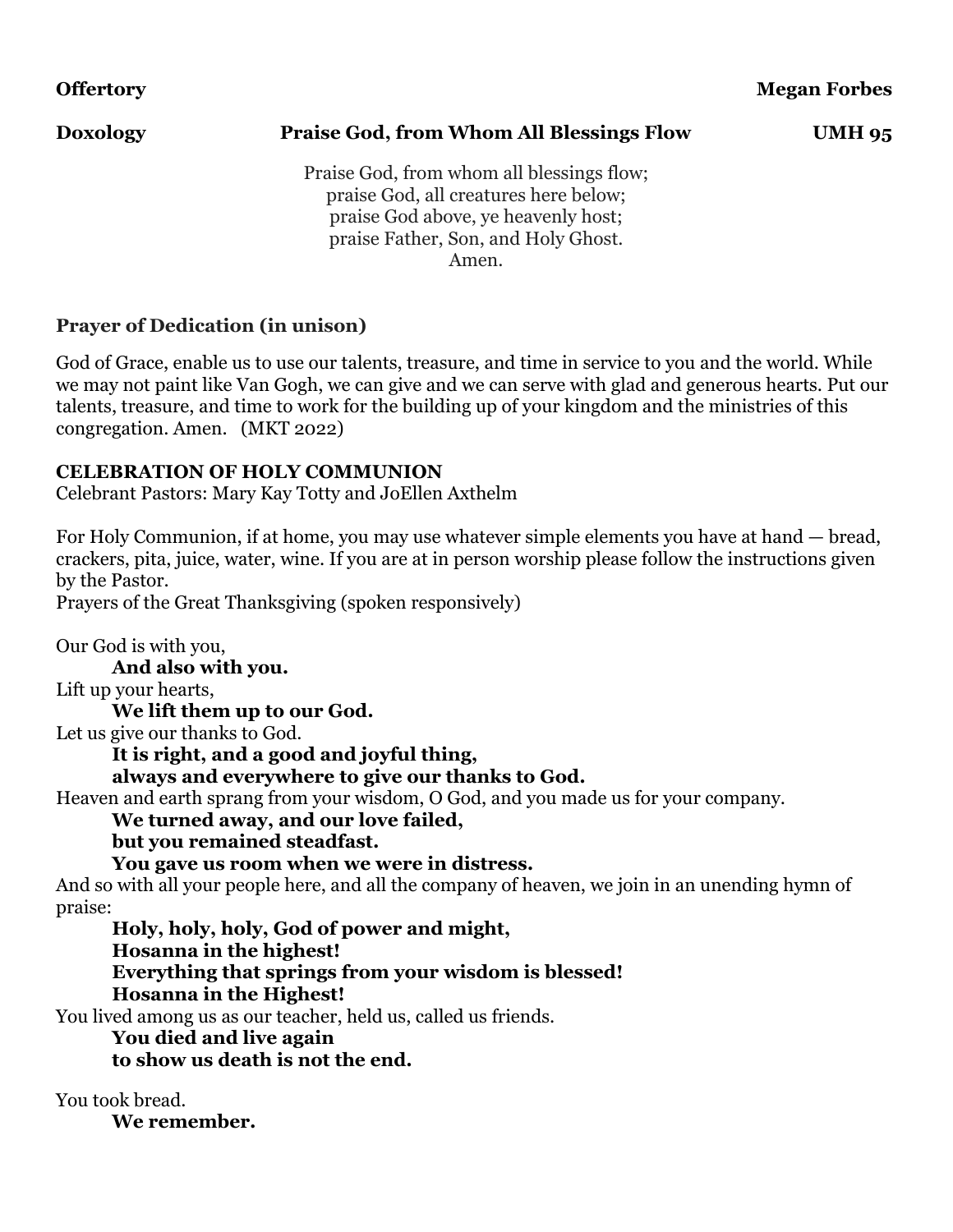| You broke it.<br>We remember,                                                                                                                 |
|-----------------------------------------------------------------------------------------------------------------------------------------------|
| You shared it.<br>We ate. We remember.                                                                                                        |
| You took the cup.<br>We remember.                                                                                                             |
| You said "Drink".<br>We remember.                                                                                                             |
| You shared it.<br>We drank. We remember.                                                                                                      |
| And so today, we feast again; our bread and wine are you.<br>You live among us still, whenever we remember you.<br>We offer ourselves now $-$ |
| In praise and thanks giving.<br>We offer ourselves now $-$                                                                                    |
| Holy and living.<br>Let us proclaim the mystery of faith.<br>Christ has died, Christ is risen, Christ will come again!                        |
| Come Holy Spirit, on us gathered here.<br>Be among us as we share these gifts of bread and wine.                                              |

May they become for us the bread of life and the cup of grace **that we may become Christ's love in the world.**  God-incarnate, God-Spirit, and God-Source of All Beginnings,

**All glory and honor are yours, now and forever. AMEN!** 

### **SHARING OF THE BREAD AND CUP**

### **Hymn Cry Of My Heart TFWS 2165**

[Chorus]

It is the cry of my heart to follow You It is the cry of my heart to be close to You It is the cry of my heart to follow All of the days of my life It is the cry of my heart to follow You It is the cry of my heart to be close to You It is the cry of my heart to follow All of the days of my life

Verse 1 Verse 2 Teach me Your holy ways oh Lord, Open my eyes so I can see so I can walk in Your truth. the wonderful things that You do. Teach me Your holy ways oh Lord Open my heart up more and more and make me wholly devoted to you. And make it wholly devoted to you.